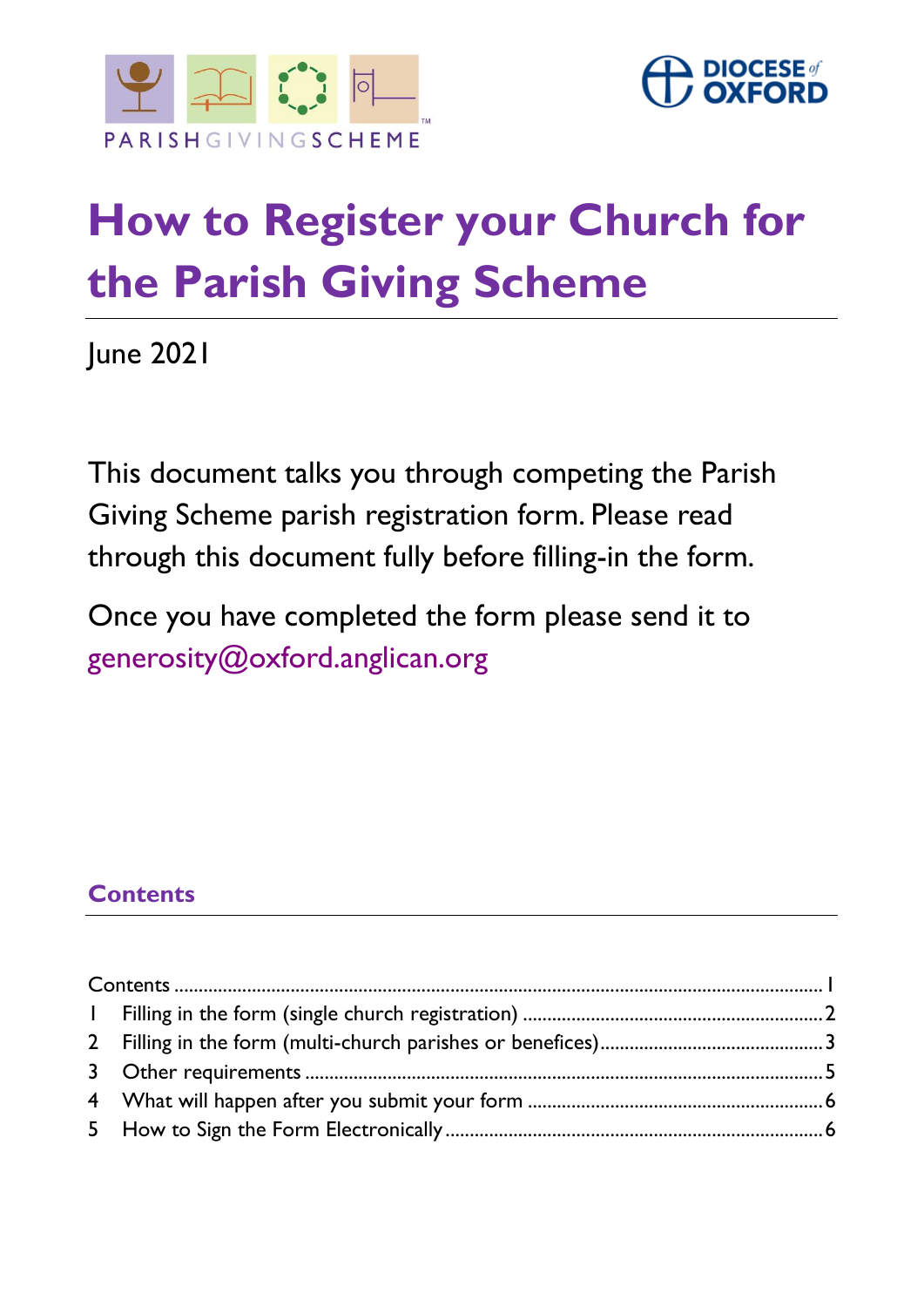# <span id="page-1-0"></span>**1 Filling in the form (single church registration)**

You can find the PGS Single Church Registration Form on the Parish Giving Scheme webpage **[here](https://www.oxford.anglican.org/support-services/parish-support/generous-giving/parish-giving-scheme/#PGS_further_info)**.

Most information should be self-explanatory (e.g. "Treasurer Name") but we have included any special notes and answers to frequently asked questions below.

### **Section 1 – Parish Details**

Church name

- $\triangleright$  This will be the name which appears on all future donation forms
- $\triangleright$  The maximum length allowed by PGS is 30 characters (including spaces)
- ➢ This is commonly a saint's name e.g. *St Giles* but we can also include other style names e.g. *New Hope Church* or *Parish of Anytown*
- ➢ For names such as *St Giles, Anytown* you should only enter *St Giles* in this box and enter *Anytown* in the "Town/city/village" box

#### Church address

 $\triangleright$  This should be the address of your church building

#### Town/city/village

 $\triangleright$  You can enter a suburb name in this box if relevant

#### Diocese

➢ We are the Diocese of Oxford

PGS Parish Code

 $\triangleright$  Please leave this blank. It will be filled in centrally

#### **Section 2 – Contact Details**

- $\triangleright$  The Project Leader is the person in charge of implementing Parish Giving Scheme in the church
- ➢ The PGS Statement Receiver is the person who will receive the monthly giving statistics. They will also be the main point of contact between the church and PGS
- $\triangleright$  Both of those positions can be the treasurer or one or more other persons in the church. Neither are required to be PCC members.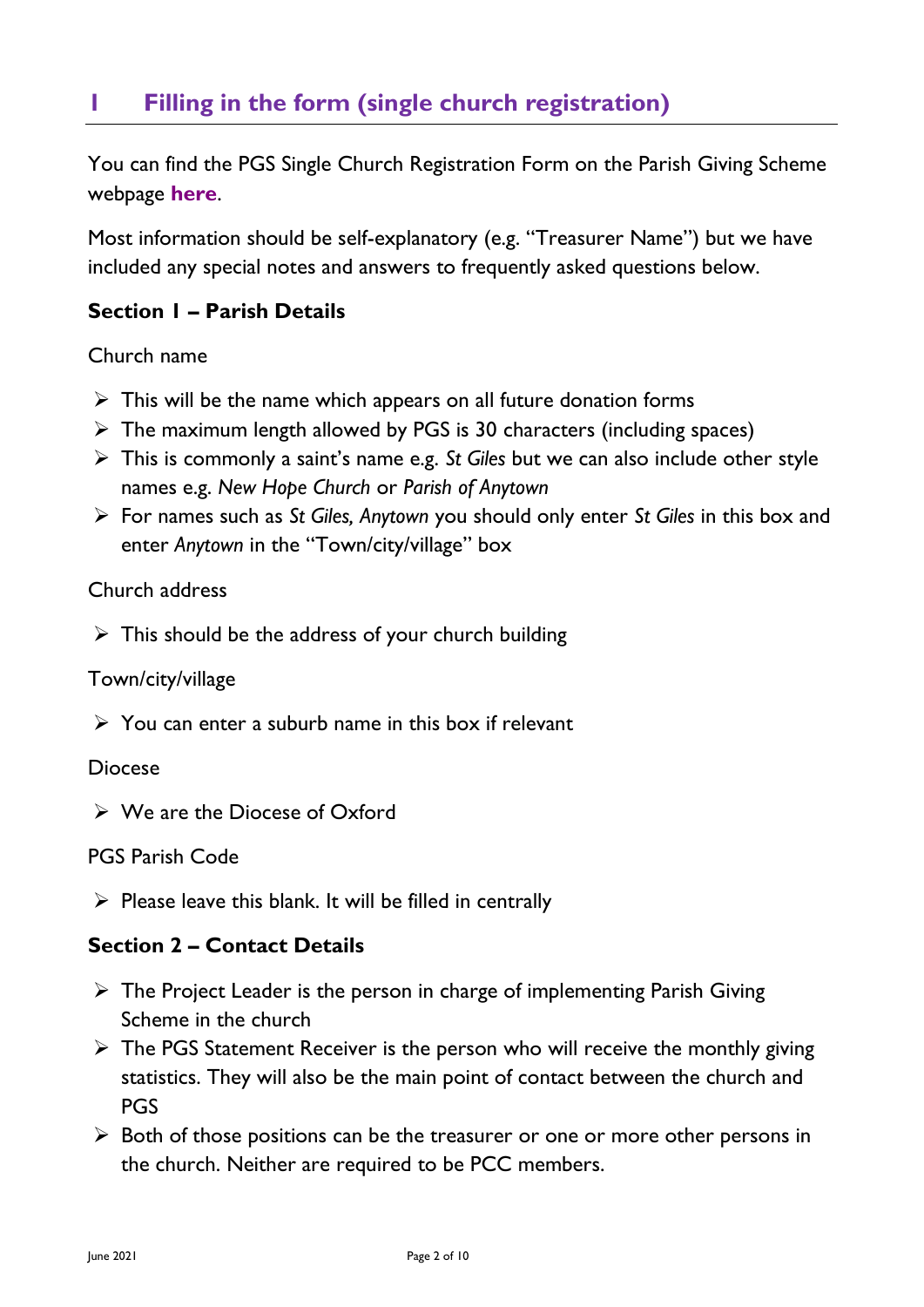## **Section 3 – Parish of Church Bank Details**

- ➢ This must be the PCC (or benefice) bank account. We cannot register parishes using private bank account details
- $\triangleright$  We will require proof of the church's bank details (see part 2 other requirements)
- ➢ Each PGS account can only be linked to one set of bank account details. Where multi-church parishes and multi-parish benefices would like to register please use the Multi-Church Parish/Benefice form and follow the steps in section 2.

## **Section 4 – Signed & Verified**

- $\triangleright$  For guidance on signing the form digitally please see below (part 5 how to sign the form electronically)
- $\triangleright$  If you are unable or would prefer not to sign the form electronically you can print it and sign it manually. Where this is the case please either scan the signed form and email it to **[generosity@oxford.anglican.org](mailto:generosity@oxford.anglican.org)** or post it to Church House Oxford, Langford Locks, Kidlington, Oxfordshire, OX5 1GF
- $\triangleright$  If the church has no incumbent and/or treasurer we can accept the signatures of alternative PCC Officers. Please email us in advance to confirm this.

# <span id="page-2-0"></span>**2 Filling in the form (multi-church parishes or benefices)**

You can find the PGS Multi-Church Registration Form on the Parish Giving Scheme webpage **[here](https://www.oxford.anglican.org/support-services/parish-support/generous-giving/parish-giving-scheme/#PGS_further_info)**. If you are in a multi-church parish or multi-parish benefice and would like to register multiple church buildings under one PGS account please use this form.

This means that when **[visiting the PGS website and searching for their local](https://www.parishgiving.org.uk/donors/find-your-parish/)  [church](https://www.parishgiving.org.uk/donors/find-your-parish/)**, even if it is not the main parish/benefice church, they will still be able to give to the correct PGS account.

Please note that each PGS account can only nominate one bank account for payments therefore all gifts made to a single PGS account (from whichever church) will be paid into the same bank account. If each church or parish would like to use separate bank account details they will each need to complete a PGS Single Church Registration Form (as per section 1).

Most information should be self-explanatory (e.g. "Treasurer Name") but we have included any special notes and answers to frequently asked questions below.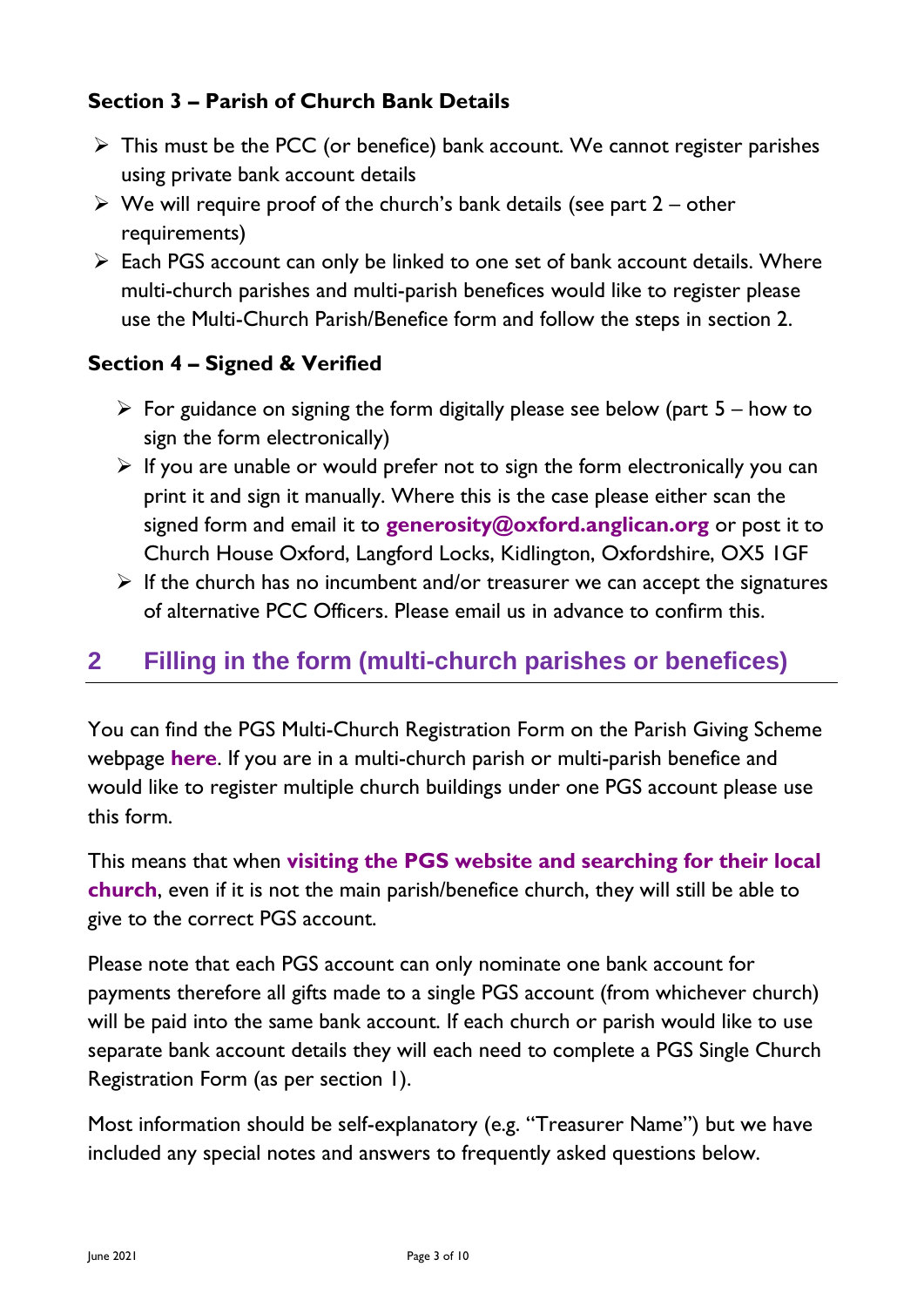## **Section 1 – Parish Details**

Parish name

- $\triangleright$  This should be the name of the main church in the parish/benefice.
- ➢ For names such as *St Giles, Anytown* you should only enter *St Giles* in this box and enter *Anytown* in the "Town/city/village" box
- $\triangleright$  The maximum length allowed by PGS is 30 characters (including spaces)
- ➢ If you would like your PGS account to be listed under a joint parish/benefice name, e.g. *New Hope Parish* or *Parish of Anytown* or *Benefice of South Anyshire*, this can be arranged. Please contact us in advance via **[generosity@oxford.anglican.org](mailto:generosity@oxford.anglican.org)** to arrange this.

#### Parish address

 $\triangleright$  This should be the address of your main church building

#### Town/city/village

 $\triangleright$  You can enter a suburb name in this box if relevant

#### Diocese

➢ We are the Diocese of Oxford

#### PGS Parish Code

 $\triangleright$  Please leave this blank. It will be filled in centrally

## **Section 2 – Church Details**

Church Name(s)

- $\triangleright$  Please enter the names of all other churches/parishes you would like to register alongside the main church. We just need their names, e.g. *St Mary of Egpyt, Villageton*
- $\triangleright$  Please leave the PGS parish codes blank as they will be filled in centrally
- $\triangleright$  The Project Leader is the person in charge of implementing Parish Giving Scheme in the church
- ➢ The PGS Statement Receiver is the person who will receive the monthly giving statistics. They will also be the main point of contact between the church and PGS
- $\triangleright$  Both of those positions can be the treasurer or one or more other persons in the church. Neither are required to be PCC members.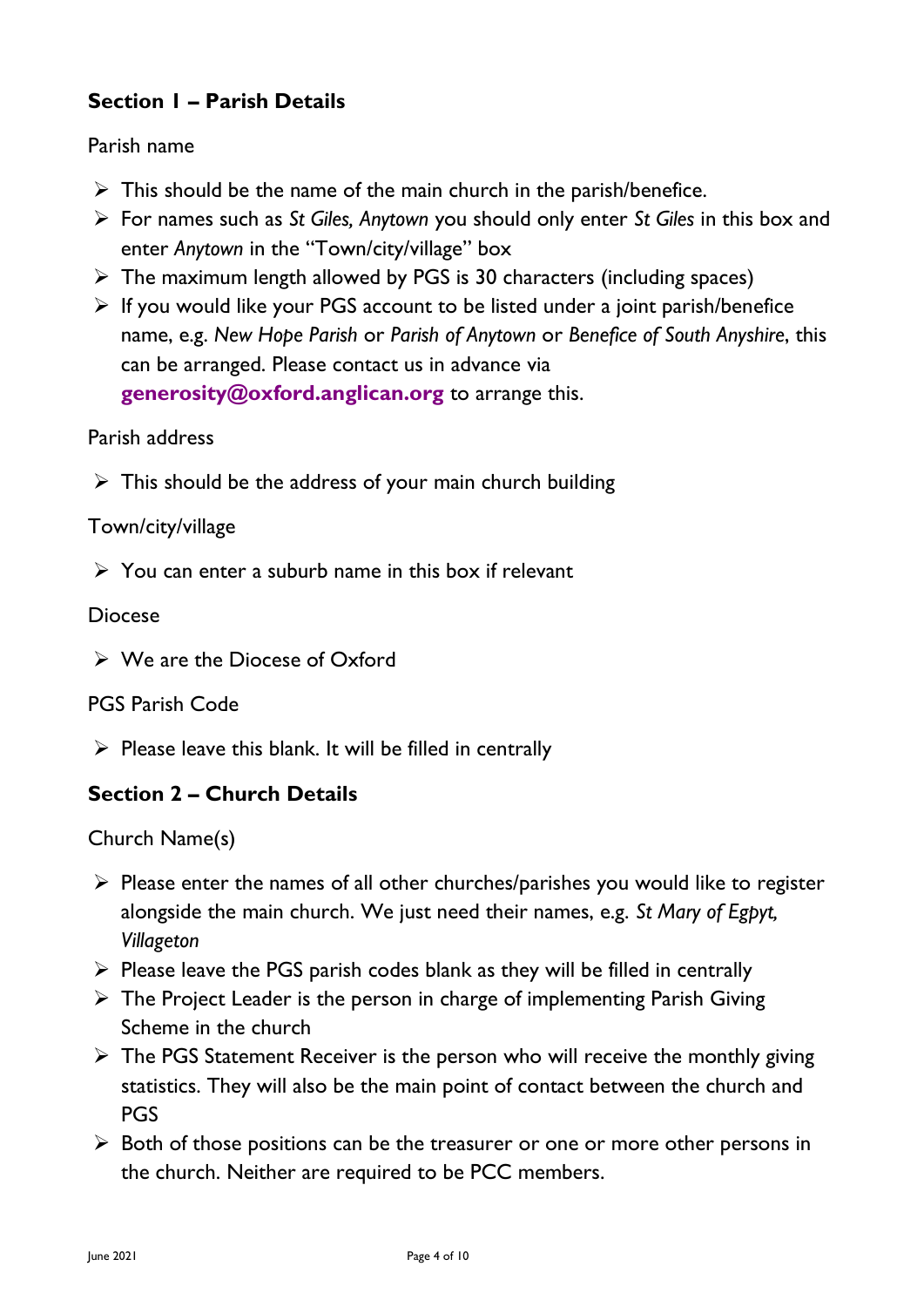## **Section 3 – Parish of Church Bank Details**

- $\triangleright$  This must be the PCC (or benefice) bank account. We cannot register parishes using private bank account details
- $\triangleright$  We will require proof of the church's bank details (see part 2 other requirements)

## **Section 4 – Signed & Verified**

- $\triangleright$  For guidance on signing the form digitally please see below (part 5 how to sign the form electronically)
- $\triangleright$  If you are unable or would prefer not to sign the form electronically you can print it and sign it manually. Where this is the case please either scan the signed form and email it to **[generosity@oxford.anglican.org](mailto:generosity@oxford.anglican.org)** or post it to Church House Oxford, Langford Locks, Kidlington, Oxfordshire, OX5 1GF
- $\triangleright$  If the church has no incumbent and/or treasurer we can accept the signatures of alternative PCC Officers. Please email us in advance to confirm this.

# <span id="page-4-0"></span>**3 Other requirements**

#### **Proof of Bank Account Details**

Before we can complete your registration we will need to see proof of your account details. Usually we need to see either a paying-in slip or bank statement which shows your account name, number and sort code. Please send this to us with your registration form.

#### **What resources you need**

In addition to your registration form we need to know what PGS resources you will need.

When you register you will be sent a PDF donation form which you can add to your website or include in emails. You will also receive the "Giving To" leaflet template which you can edit and personalise to your church's context.

Alongside these you can request:

- $\approx$  Paper donation forms
- $\approx$  Paper "PGS in the Community" forms. These are donation forms which have been tailored to the non-churchgoing audience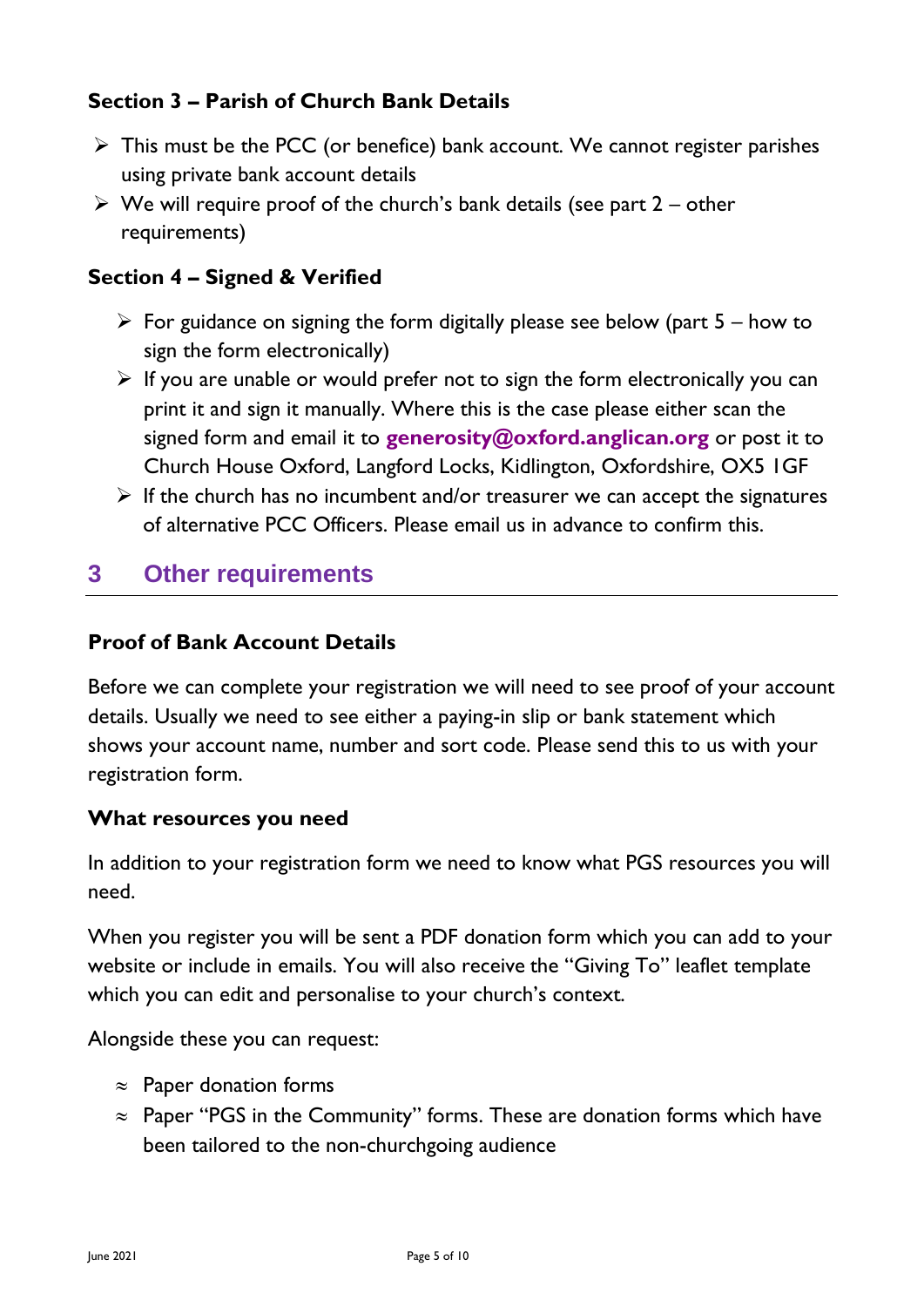PGS Tokens (please see page 3 of the PGS Handbook **[online](https://www.oxford.anglican.org/support-services/parish-support/generous-giving/parish-giving-scheme/#PGS_further_info)** for an explanation of these.

When you send in your form, let us know how many of each of these you would like. We will send all resources to the person listed as project leader on your registration form (unless you tell us otherwise).

Please do not ask for more paper forms than realistically required. We are pleased to be able to provide these to parishes free of charge buy purchasing them centrally but we do appreciate you avoiding waste where possible, thank you.

# <span id="page-5-0"></span>**4 What will happen after you submit your form**

#### **When we receive your form: -**

- $\triangleright$  We will acknowledge receipt of the form and request any missing information/documentation. Communication will generally be with the overall project leader and statement receiver.
- $\triangleright$  We will then forward the registration form to the PGS office where the church will be added to their systems.
- ➢ Your PDF form, "Giving To" and any physical resources will be prepared and sent out from Church House. Additional resources can be made available in the future, as the need arises, by contacting the **[generosity@oxford.anglican.org](mailto:generosity@oxford.anglican.org)**.
- ➢ PGS will process the application. Once you are registered your Statement Receiver will receive an email from PGS confirming the registration and requesting you to set up the church's online account.
- ➢ Once the Statement Receiver has set up the church's online account you are ready to start receiving donations.
- ➢ The Generous Giving Adviser, **[Joshua Townson](mailto:joshua.townson@oxford.anglican.org)**, will remain available to parishes for support in implementing the PGS as the need arises.

# <span id="page-5-1"></span>**5 How to Sign the Form Electronically**

You will need to have Adobe Acrobat Reader version 9 or above installed to complete a PGS registration form. Here is link to download for free: **<https://acrobat.adobe.com/uk/en/acrobat/pdf-reader.html>**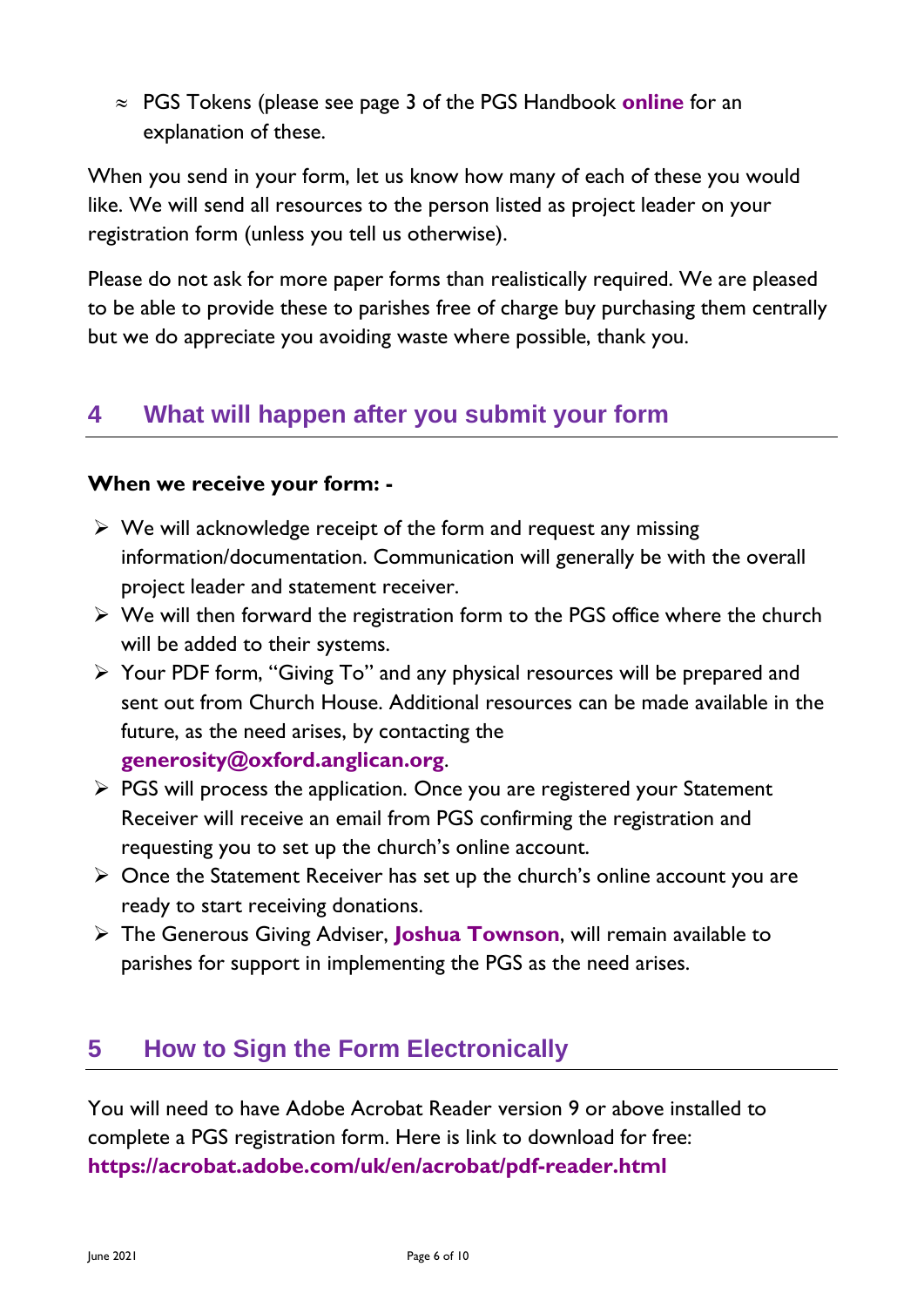#### For the Signed & Verified section:

1. Double click on the 'Sign' cell

| <b>SIGNED &amp; VERIFIED</b>                                                                                                  |             |  |                   |                                                      |
|-------------------------------------------------------------------------------------------------------------------------------|-------------|--|-------------------|------------------------------------------------------|
|                                                                                                                               | <b>SIGN</b> |  | <b>PRINT NAME</b> | DATE (dd/mm/yy)                                      |
| <b>Treasurer</b>                                                                                                              |             |  |                   |                                                      |
| <b>Ist Church warden</b>                                                                                                      |             |  |                   |                                                      |
| Incumbent                                                                                                                     |             |  |                   |                                                      |
| If the Parish is in vacancy, a second church warden may sign in place of the incumbent                                        |             |  |                   |                                                      |
| Parish Giving Scheme Registered England No. 8824540. Registered Charity No. 1156606<br>76 Kingsholm Road, Gloucester, GLI 3BD |             |  |                   | Tel: 0333 002 1260 Email: info@parishgiving.org.uk & |

2. Select 'Configure Digital ID' from the pop up



3. Select 'Create a new Digital ID' and press continue

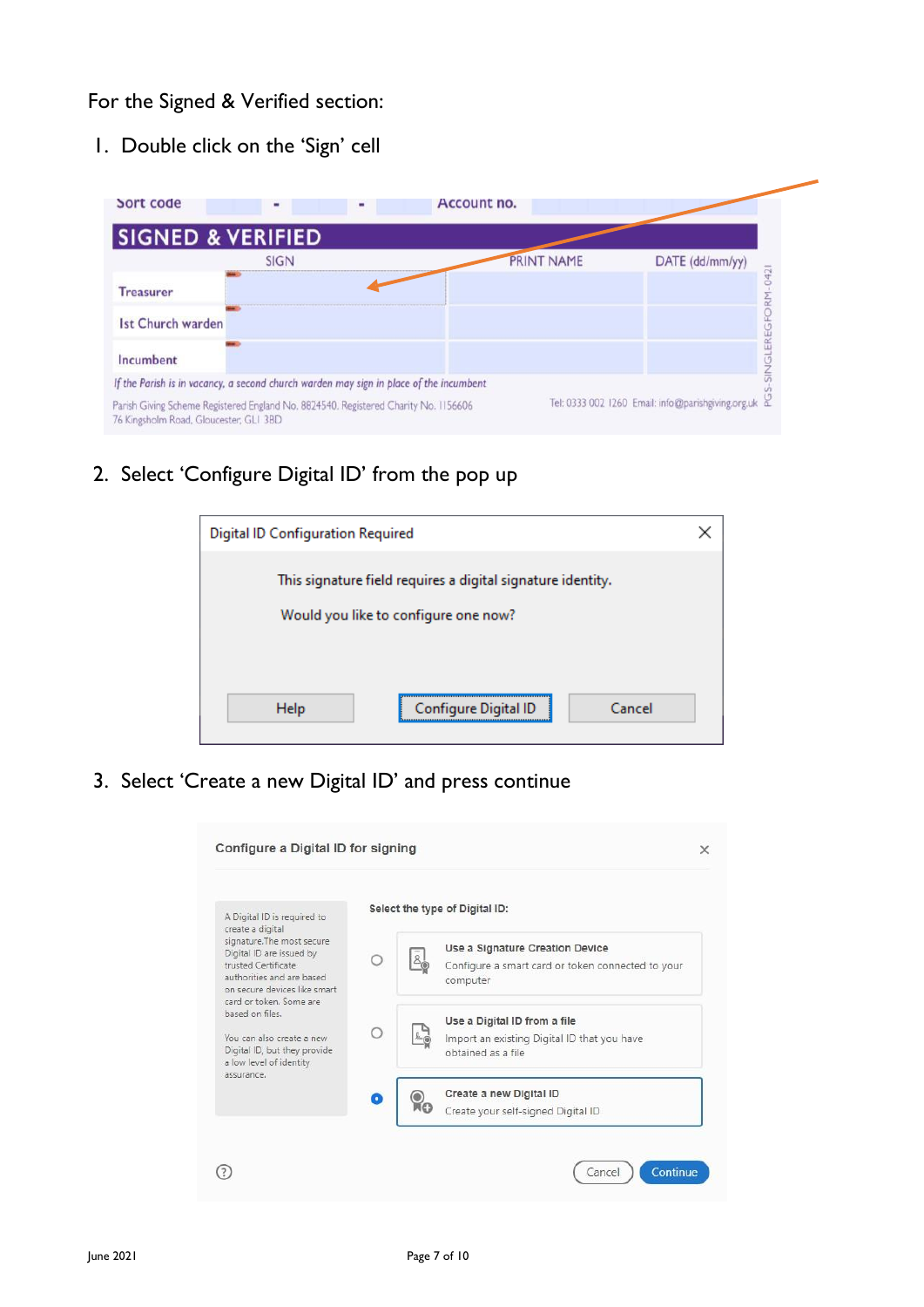4. Select 'Save to File' and continue

| Select the destination of the new Digital ID                                                                              | $\times$                                                                                                                      |
|---------------------------------------------------------------------------------------------------------------------------|-------------------------------------------------------------------------------------------------------------------------------|
| Digital IDs are typically<br>issued by trusted providers<br>that assure the validity of<br>the identity.                  | Save to File<br>Save the Digital ID to a file in your computer                                                                |
| Self-signed Digital ID may<br>not provide the same level<br>of assurance and may not<br>be accepted in some use<br>cases. | Save to Windows Certificate Store<br>Save the Digital ID to Windows Certificate Store to<br>be shared with other applications |
| Consult with your recipients<br>if this is an acceptable form<br>of authentication.                                       |                                                                                                                               |
|                                                                                                                           |                                                                                                                               |
|                                                                                                                           | Back<br>Continue                                                                                                              |

5. Complete the required details: Name, Email Address and Country/Region and select continue

| Name                 | Steph                      |                                   |
|----------------------|----------------------------|-----------------------------------|
| Organizational Unit  | Enter Organizational Unit  |                                   |
| Organization Name    | Enter Organization Name    |                                   |
| <b>Email Address</b> |                            |                                   |
| Country/Region       | <b>GB - UNITED KINGDOM</b> |                                   |
| Key Algorithm        | 2048-bit RSA               |                                   |
| Use Digital ID for   | Digital Signatures         |                                   |
|                      |                            | steph.hartley@parishgiving.org.uk |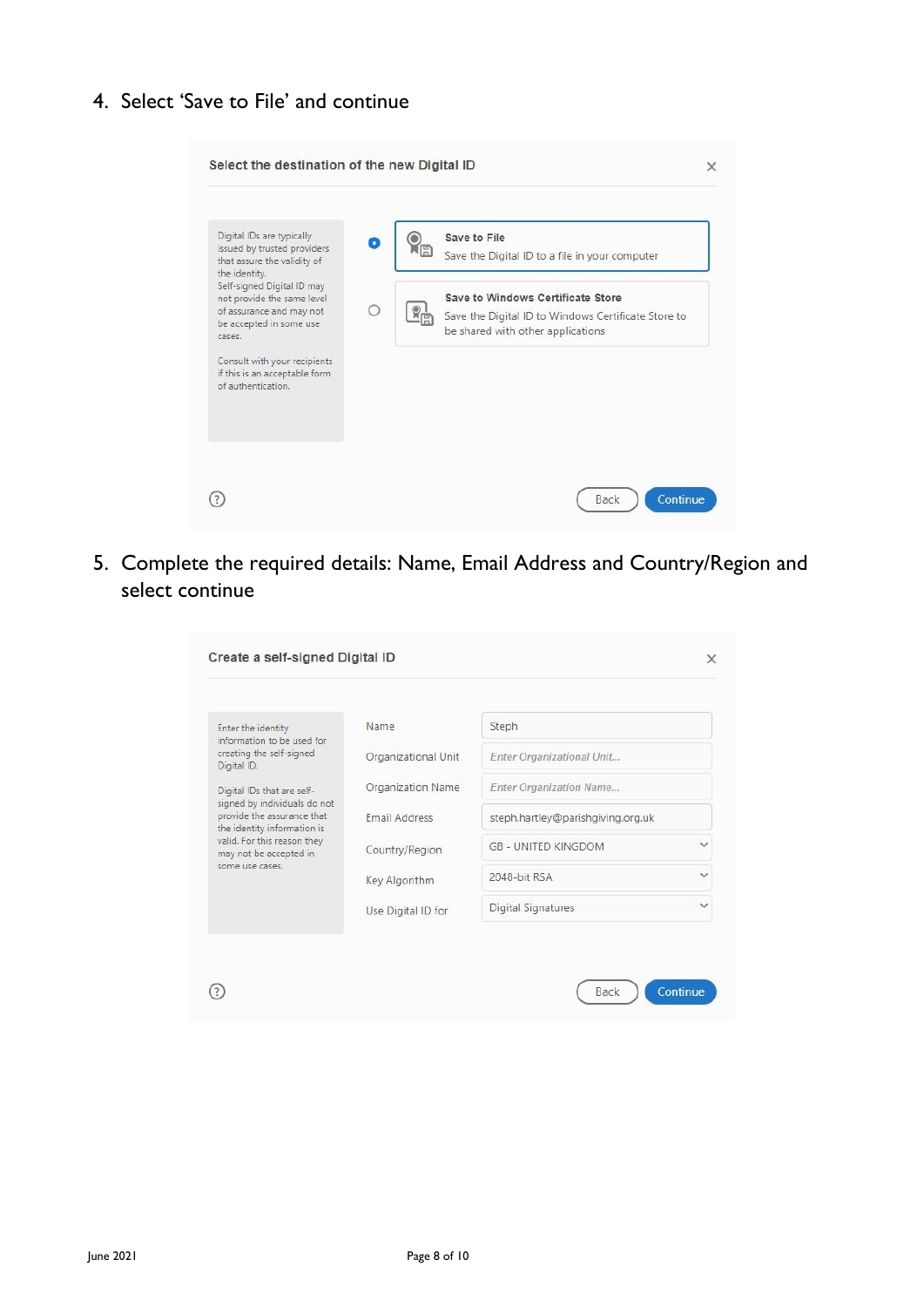6. Create a password – and select 'Save'

| Save the self-signed Digital ID to a file                                                                        | $\times$                                                    |
|------------------------------------------------------------------------------------------------------------------|-------------------------------------------------------------|
| Add a password to protect                                                                                        | Your Digital ID will be saved at the following location :   |
| the private key of the<br>Digital ID. You will need this<br>password again to use the<br>Digital ID for signing. | C:\Users\Steph Hartley\AppData\Roaming\Adobe\Acro<br>Browse |
| Save the Digital ID file in a                                                                                    | Apply a password to protect the Digital ID:                 |
| known location so that you<br>can copy it or back it up.                                                         |                                                             |
|                                                                                                                  | Confirm the password:                                       |
|                                                                                                                  | ********                                                    |
|                                                                                                                  |                                                             |
|                                                                                                                  |                                                             |
|                                                                                                                  | Back<br>Save                                                |

7. Your digital signature is now set up. Select continue to sign the document

|                                                         | Sign with a Digital ID                                           |                          | $\times$            |
|---------------------------------------------------------|------------------------------------------------------------------|--------------------------|---------------------|
| Choose the Digital ID that you want to use for signing: |                                                                  |                          | Refresh             |
|                                                         | Steph (Digital ID file)<br>Issued by: Steph, Expires: 2026.05.21 |                          | <b>View Details</b> |
|                                                         |                                                                  | Configure New Digital ID | Continue<br>Cancel  |